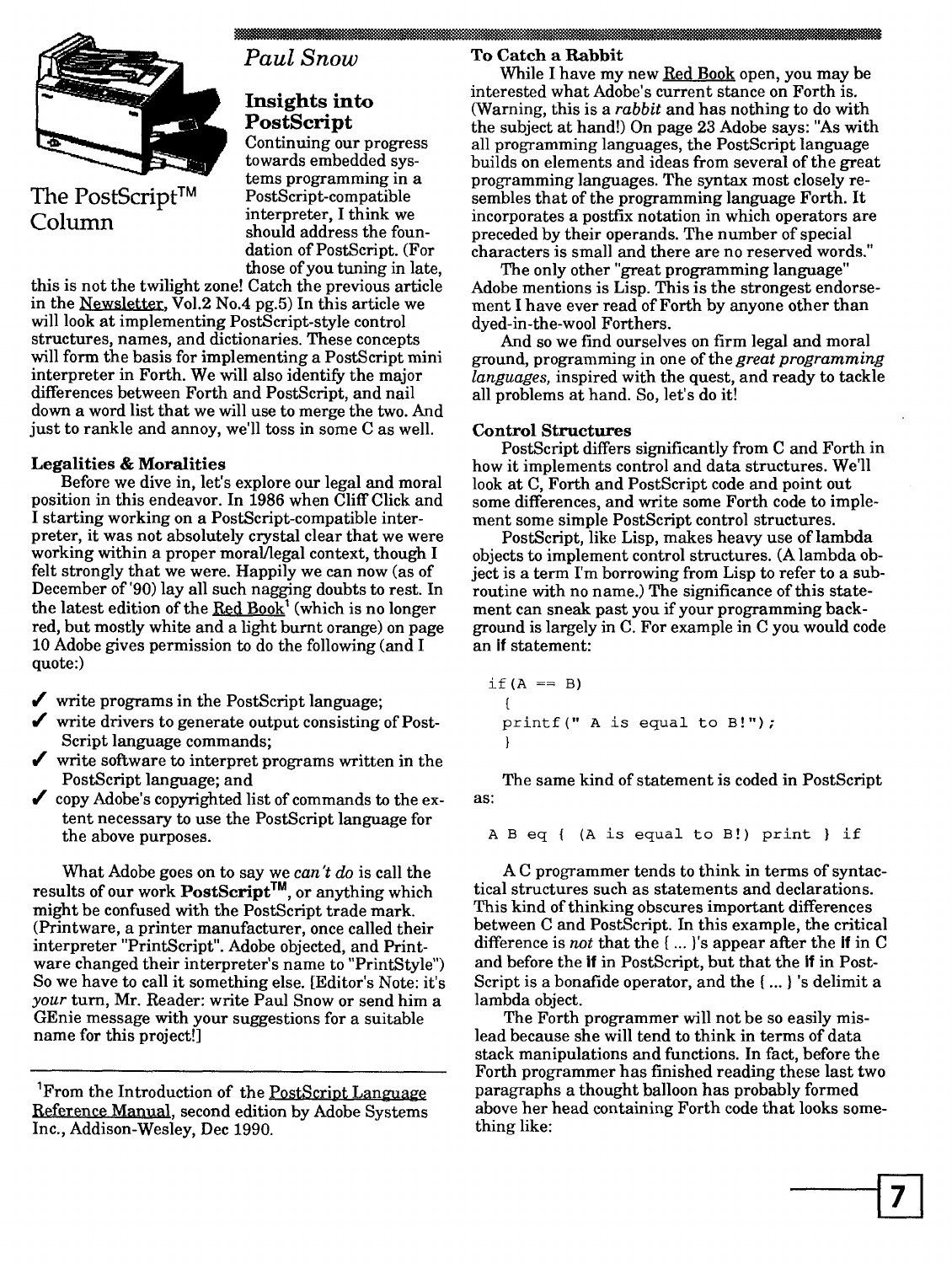- { 0 [COMPILE] LITERAL [COMPILE] IF HERE And in PostScript: >R ; IMMEDIATE //repeat10 {10 exch repeat} def
- } EXIT [COMPILE] ENDIF R> [COMPILE] LITERAL ; IMMEDIATE
- PS-IF SWAP IF EXECUTE ELSE DROP ENDIF ;

This code will allow the Forth programmer to code the above example in one of two ways. The first is the Forth "Standard" way, and the second relies on the Forth code in the thought balloon ...

Standard Forth Syntax:

A  $\theta$  B  $\theta$  = IF ." A IS EQUAL TO B!" ENDIF

PostScript-Style Syntax:

A  $\theta$  B  $\theta$  = { ." A IS EQUAL TO B!" } PS-IF

The balloon code given relies on a branch around the lambda object that could be avoided with a little bit of effort.

Now let's look at a PostScript **repeat** loop. This control structure takes a count and a lambda object and executes the lambda object that many times. Coding a simple example in our three languages yields:

In the C Language:

```
int i; 
for(i=0; i++; i<10)
{ 
printf("*"); 
}
```
In Forth:

```
10 0 DO " *" LOOP
```
#### And in PostScript:

```
10 { (*) print} repeat
```
Note that though all three examples print ten asterisks, the control structures used are very different. For example, should I wish modify the above code to produce a function that executes its parameter ten times, the result would be:

#### In the C Language:

```
(void) repeat10(*f())
{ 
int i; 
for(i=0, i++); i<10)
\{f(); \}}
```
#### In Forth:

```
: REPEAT10
 >R 10 0 DO R@ EXECUTE LOOP 
 R> DROP ;
```
Note further that the Forth and PostScript implementations take into account the possibility that each call to the function may require parameters. So long as those parameters have been pushed onto the data/operand stack, both the Forth code and PostScript code will work fine.

The very interesting observation to make from the examples above is that PostScript's virtual machine does not branch. In fact *none* of PostScript's control structures require branching, conditional or otherwise. PostScript implements all normal control flow via calls and conditional calls to lambda objects. Whereas this is very similar to Lisp, PostScript lambda objects are implemented as arrays rather than lists. Since PostScript maintains a length with each array pointer, no end of subroutine marker or instruction is required (in a later article I may explore a microcontroller based on Post-Script's control style; benefits of such a controller include easy virtual memory, simple effective memory caches, Really RISC (RRISC) processor design, etc.)

The most difficult PostScript control operators to implement are **stop** and **exit.** These operators have fairly complex behaviors similar to a smart **EXIT** word in Forth that works within **DO** ... **LOOPs.** As interesting as these operators are, I will put off addressing them to some later date.

#### **PostScript Style Names**

Function naming is another very unique aspect to PostScript. I implied above that all of PostScript's control structures are implemented via lambda objects including subroutines. In C and Forth, subroutines (ie: words) have a single name by which they can be referenced. Not so with PostScript. In fact, PostScript does not have any named functions or operators in the C or Forth sense. Instead, PostScript binds name objects to entities such as procedures, numbers, and strings through special hash tables called dictionaries.

Dictionaries are hash tables of key/value pairs. Given a key and a dictionary, the value for the key is found by hashing the key into the dictionary to yield the value pair.

Even though any PostScript object can be used as a Key in a dictionary, the most useful objects to use as keys are names. Names in PostScript are independent objects that are guaranteed to each represent a unique string. Nothing more or less. Names are lent meaning via dictionaries and the dictionary stack. When the PostScript interpreter needs the definition of a name, the dictionaries on the dictionary stack are searched in order, from the top of the stack to the bottom. When an entry is found in one of the dictionaries for the name in question, the value is used as the value for the name.

This is not unlike many Forth systems with their vocabulary stacks. The critical difference is that in PostScript a name's value is defined by the dictionary stack at run time, whereas with Forth names are defined at compile time. To implement PostScript-style